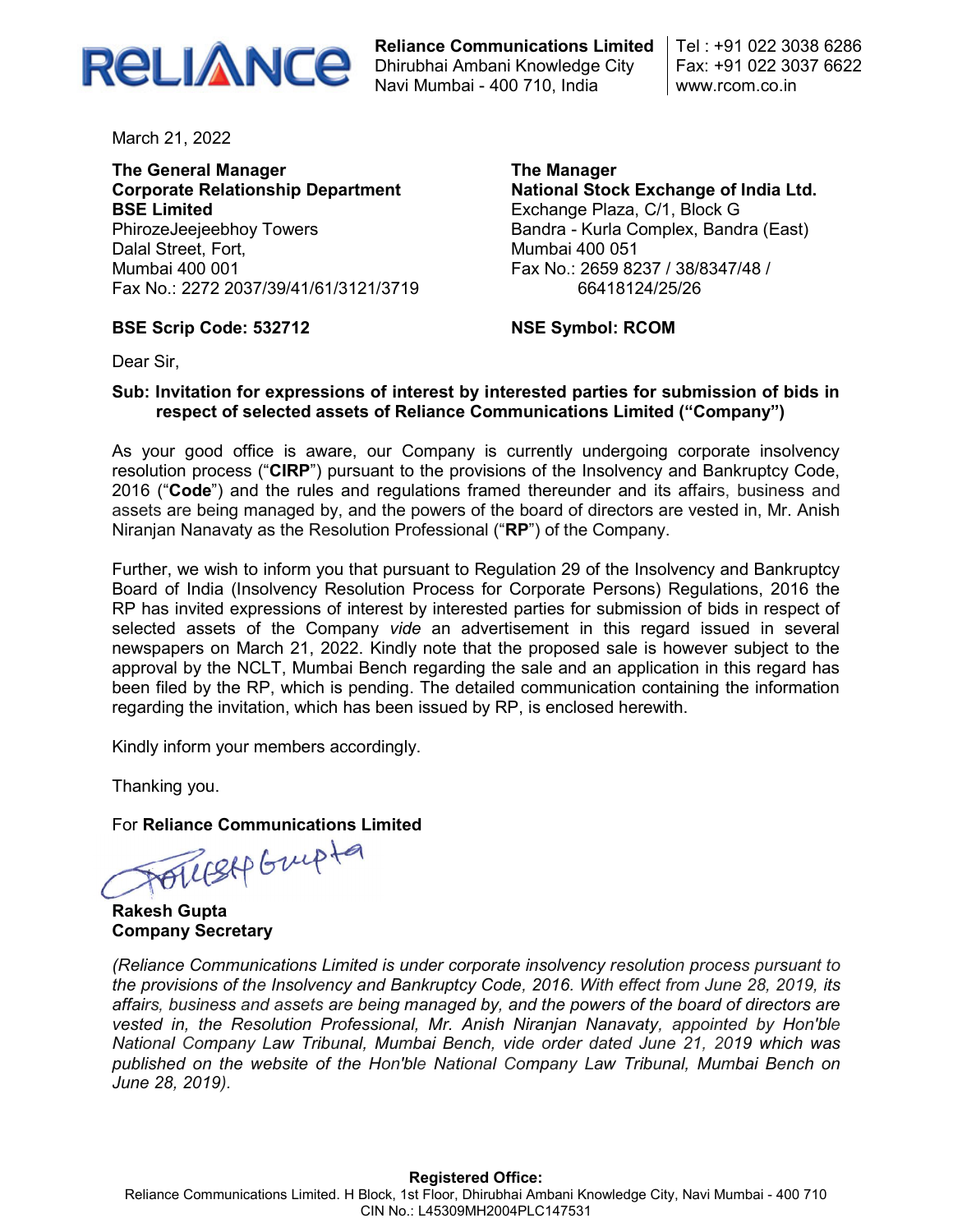

## Invitation to submit Expression of Interest for certain assets of Reliance Communications Limited

(Undergoing Corporate Insolvency Resolution Process under Insolvency & Bankruptcy Code, 2016)

- 1. Reliance Communications Limited ("Corporate Debtor") is a telecom company incorporated on July 15, 2004. It has its registered office at H Block, 1<sup>st</sup> Floor, Dhirubhai Ambani Knowledge City, Navi Mumbai, Maharashtra – 400710, India.
- 2. The Corporate Debtor is currently undergoing corporate insolvency resolution process ("CIRP") under the provisions of the Insolvency and Bankruptcy Code, 2016 ("IBC") and Mr. Anish Niranjan Nanavaty has been appointed as the resolution professional of the Corporate Debtor ("RP").
- 3. This communication is issued by the RP under the authorisation of the committee of creditors of the Corporate Debtor, inviting expressions of interest by interested parties for submission of bids in respect of select assets of the Corporate Debtor set out in Annexure I, proposed to be conducted under Regulation 29 of the Insolvency and Bankruptcy Board of India (Insolvency Resolution Process for Corporate Persons) Regulations, 2016 ("CIRP Regulations").
- 4. It would be preferred for prospective bidders to submit their expression of interest latest by 1800 hours on or before April 17, 2022 vide email on the email address inrcomip@deloitte.com setting out the assets for which the bidder is interested. For any details contact at *inrcomip@deloitte.com*. The email should have the subject line as "Expression of Interest for submitting a Bid for Reliance Communications Limited"
- 5. Each bidder may submit expression of interest for one or more assets set out in **Annexure I** hereto.
- 6. The bidders shall also submit a confidentiality undertaking along with their expression of interest, in the format made available on the website of the Corporate Debtor, i.e, https://www.rcom.co.in/our-company/investor-relations/ibc-2019/.
- 7. A detailed request for proposal ("RFP") shall be issued to the bidders who submit the expressions of interest and confidentiality undertakings in the prescribed manner. The RFP shall contain detailed information about the sale process, eligibility criteria, contents of the bids, evaluation process and access to virtual data room. The bidders shall be required to submit detailed bids/proposals upon issuance of the RFP, in the manner as set out in the RFP.

## Note:

- 1. The RP/ CoC reserves the right, at their sole discretion, to consider and accept any EOIs received after the due date. Provided however that no EOIs which are received subsequent to the submission of binding bids shall be considered or accepted.
- 2. This is not an offer document and should not be construed as a binding offer on the part of the Corporate Debtor. The eligibility criteria may be amended or changed at any stage at the discretion of RP/the committee of creditors. The RP/the committee of creditors reserve the right to cancel or modify the sale process and/or reject/disqualify any interested party/bid/offer at any stage of the sale process without assigning any reason

#### Registered Office:

Reliance Communications Limited. H Block, 1st Floor, Dhirubhai Ambani Knowledge City, Navi Mumbai - 400 710 CIN No.: L45309MH2004PLC147531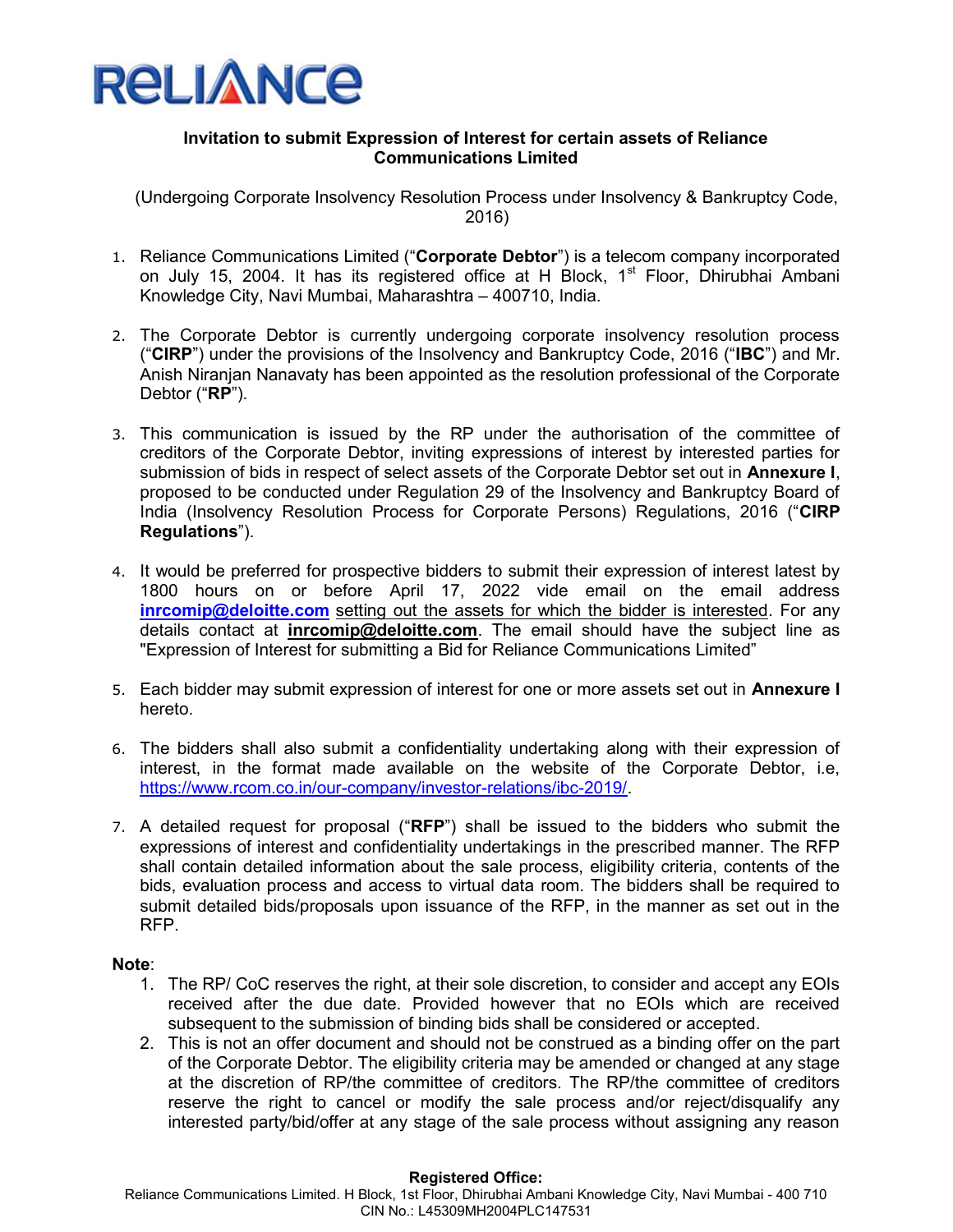

and without any liability whatsoever. Further, sale of any of the assets set out herein and in the RFP is subject to the sole discretion and approval of the committee of creditors.

Prospective bidders should regularly visit website https://www.rcom.co.in/our-company/investorrelations/ibc-2019/ to keep themselves updated regarding clarifications, amendments or extensions of time, if any.

# Sd/-

Anish Niranjan Nanavaty Resolution Professional for Reliance Communications Limited (Under Corporate Insolvency Resolution Process) Registration No. IBBI/IPA-002/IP-N00272/2017-18/10830

> Deloitte India Insolvency Professionals LLP, One International Centre, Tower 3, 32nd Floor, Senapati Bapat Marg, Elphinstone Road (West), Mumbai 400013, India. anishnanavaty@deloitte.com;inrcomip@deloitte.com

Date: March 21, 2022 Place: Mumbai